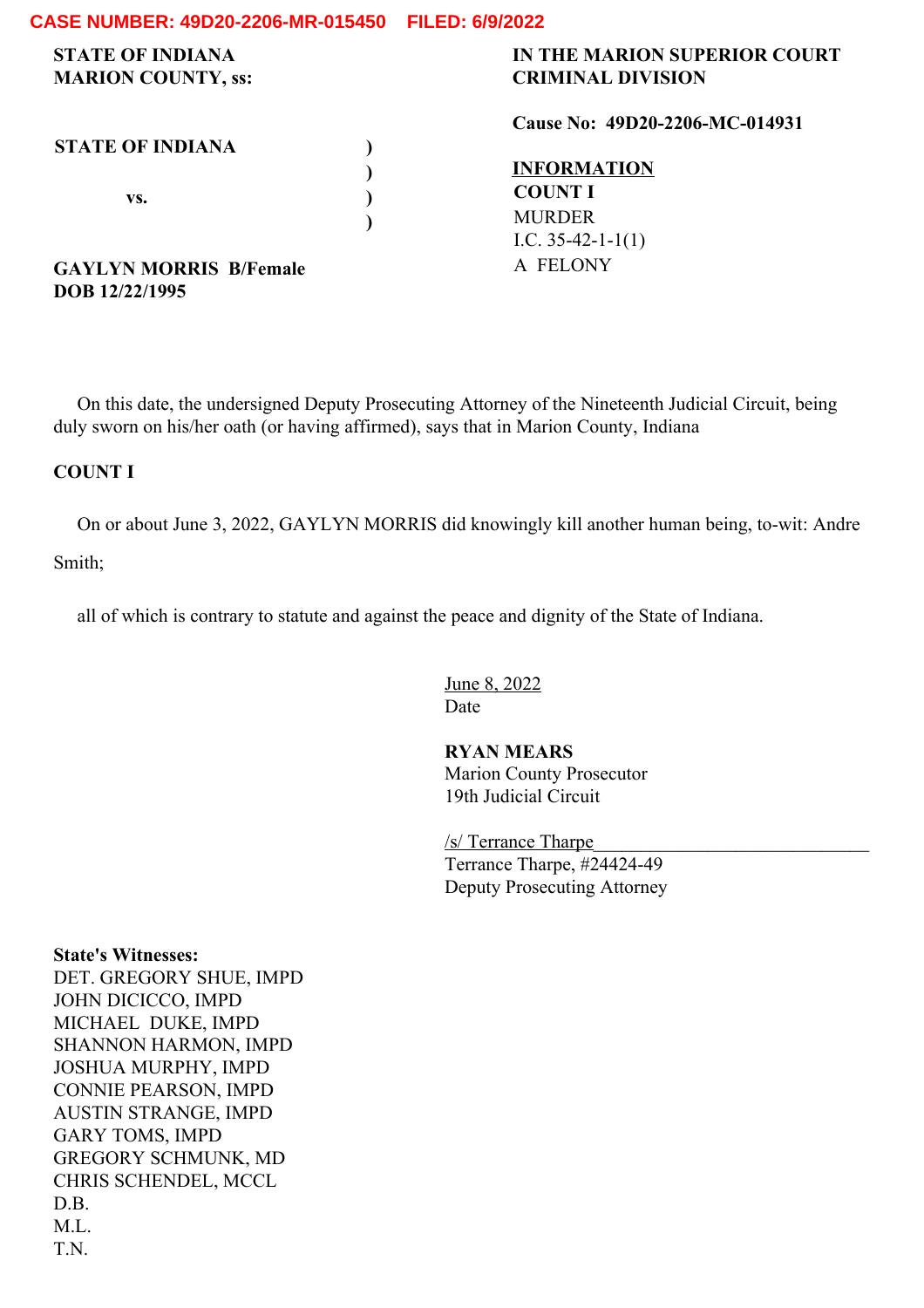M.P.

J.Q.

T.S.

B.W.

A.W.

M.W.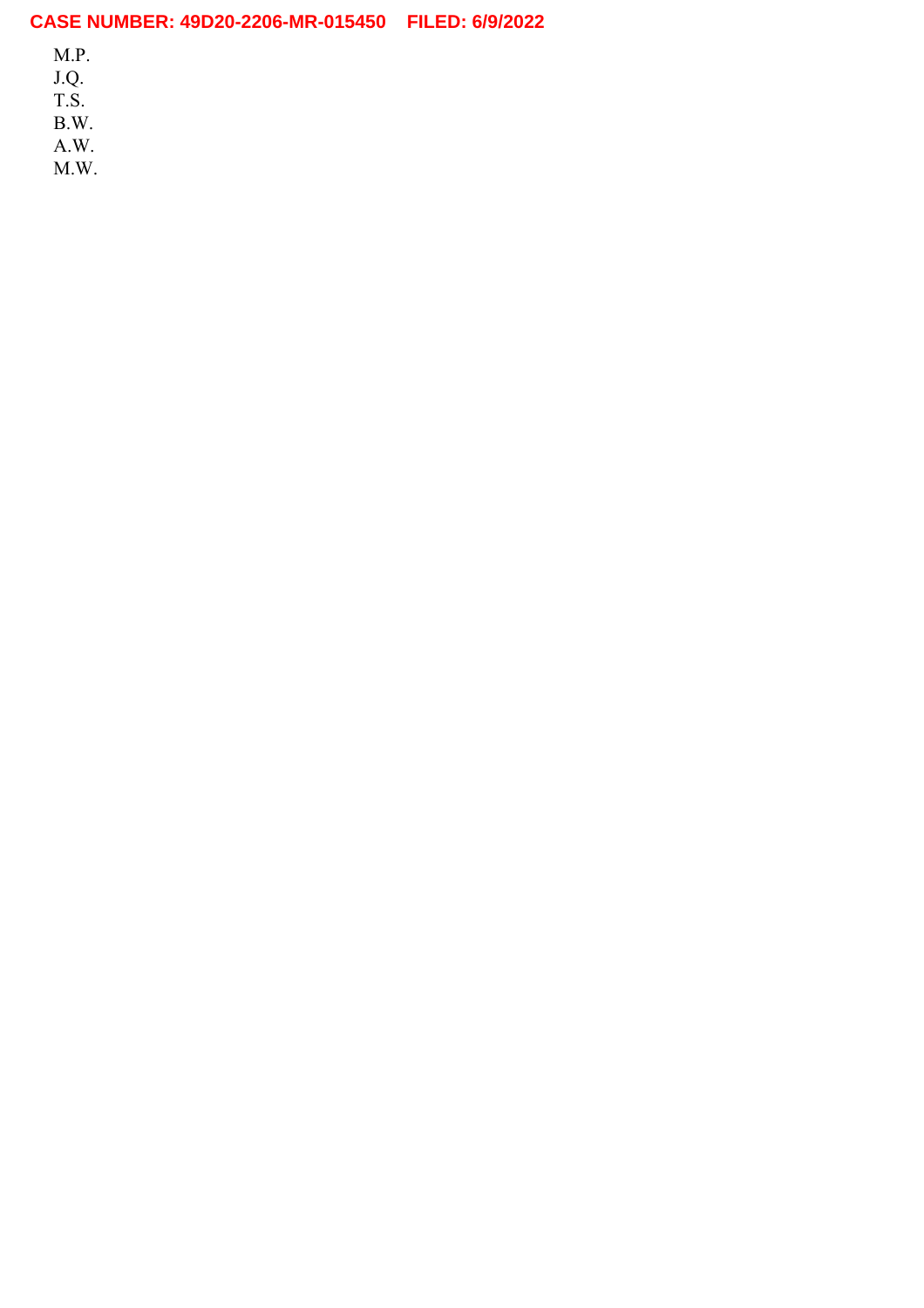# **AFFIDAVIT FOR PROBABLE CAUSE**

#### **STATE OF INDIANA, COUNTY OF MARION, SS:**

Detective Gregory Shue swears (affirms) that:

On Friday, June 3, 2022, at approximately 12:32 a.m. IMPD officers were dispatched to 3948 East 82nd street on an accident in the parking lot of Tilly's Pub. When officers arrived on the scene, they found Andre Smith under the front end of a dark blue 2010 Chevrolet Impala registered to Gaylyn Morris. Jordan Shaffer with IFD Engine Company 6 pronounced Andre Smith deceased at 12:56 a.m. Officers on the scene detained the driver of the Chevrolet Impala, later identified as Gaylyn Morris. Homicide was requested and I, along with other detectives responded. Gaylyn Morris was transported to the IMPD Homicide office for an interview.

I took a statement from T.S. He stated that he had just gotten off work, came to Tilly's, and was standing in the parking lot when Morris, driving a blue Impala, pulled up and asked him if that was the only bar around there that was open. He told her he was not sure. Morris asked him if there was a guy with dreads inside Tilly's. T.S. told her that he had not been inside yet. She told him that her boyfriend, Andre Smith, had a GPS tracker and it showed he was there. She looked inside and saw a man and stated, "that's him." T.S. then went inside the bar and watched Morris get into an altercation with another female, later identified as T.N., while Smith attempted to break it up. T.S. said that a bartender made them all leave. T.S. took two videos of the altercation inside of Tilly's and emailed both videos to me.

Detective Pearson took a statement from J.Q. J.Q. stated that she was inside Tilly's, and saw Morris, who was wearing a pink silk bonnet, black hoodie, and gray bike shorts. Morris came up to J.Q.'s table and said, "I'm going to beat her," pointing to T.N. who was wearing pink shorts. J.Q. stated that Morris picked up an empty beer bottle from a table. J.Q. said Morris stated she had air-tagged and GPS followed Andre Smith, and that he had been cheating on her. J.Q. stated that Morris went over to Smith and T.N. and swung at T.N. with the beer bottle, but Smith blocked it and grabbed Morris. The owner asked Morris, Smith, and T.N. to leave. J.Q. said she looked out the window and saw Morris driving a car, and she pulled forward and clipped Smith, and he went down under the car, at which time, Morris backed over Smith then pulled forward and hit him for a third time. J.Q. said that Morris then got out of the vehicle and came after T.N. again.

I took a statement from witness M.L. M.L. said that Morris pulled up from the west and asked him if he saw a guy with dreads, Andre Smith, in the bar. She told M.L. that she had an AirTag on his car, and she knew his car was in the parking lot. M.L. stated that he had not seen him because he didn't pay attention to people. T.N. was in the bar with Smith, and Morris got into a physical altercation with T.N. M.L. said Morris then came back outside, got in her car, and drove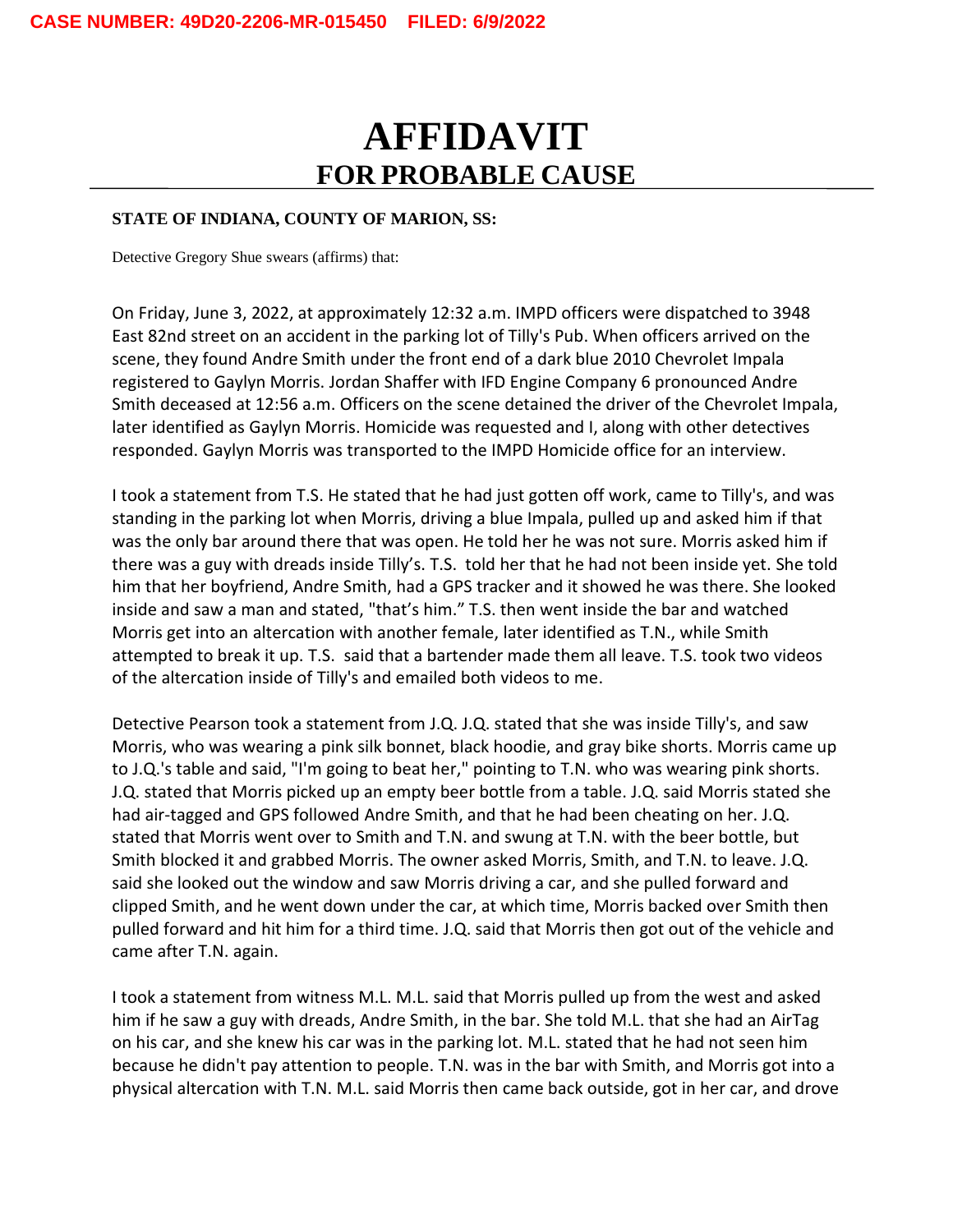**From:** Detective Gregory Shue

away. He then said that Smith went outside, Morris was in front of the Metro Diner that is one business east of Tilly's, and she drove up on the sidewalk at Smith. After she backed up off the sidewalk, M.L. stepped out in front of her car to try to protect Smith and T.N. so they could get to their car. Morris then tried to pull her car around M.L. and hit him with the mirror of her car in the left hip. She sped around him and proceeded to run Smith over. When she hit him with the car, it dragged Smith to where he was when officers arrived.

M.L. stated that Smith's legs were still in front of the passenger front tire with his body completely under the car, and his head had been completely run over by the driver's side tire and was behind it now. M.L. went to assist the nurse that was attempting to help Smith. Morris was out of the vehicle when the police arrived and was promptly put in handcuffs and put on the curb. M.L. was visibly upset while talking about Smith dying.

Detective Pearson took a statement from M.W. on June 3, 2022, and I took another statement from her on June 4, 2022. M.W. stated that she was at Tilly's for karaoke with three or four other girlfriends when she noticed Smith and T.N. walk into the bar. As they were walking to the bar, Morris came into the bar wearing a pink hat and walked by her table and grabbed her empty Michelob Ultra beer bottle by the neck of the bottle. M.W. remembered commenting "oh shit, shits about to go down." M.W. stated that the woman in the pink hat was focused as she approached Smith and T.N. There was a confrontation and words, throwing arms and name-calling with Smith in the middle of the two women. The woman bartender intervened and kicked Morris out. T.N. then said to everyone in the bar sorry about that. M.W. saw Smith and T.N. go to the bar and get a white pizza box with a plastic bag on top of that.

M.W. said a short time later, there was a commotion and heard someone say she ran him over or something like that. M.W. went to the door and saw the car in the parking lot with Smith underneath it, and she remembers that there was no one else around, nobody at the side of the car. M.W. said she ran over there to assess the situation because she is a registered nurse. She went to the car and Smith was unresponsive. His eyes were open and he was breathing through his mouth. His head was wedged behind the driver's side front wheel, and his face was facing out. M.W. remembers someone saying that the passenger side front tire was on his ankles. M.W. tried to take a radial pulse, but his arms were underneath his abdomen. M.W. noted that Smith's breathing was shallow and intermittent. When she was checking his carotid pulse, it was weak and slow. While M.W. was under the car, the driver's door opened, and the driver exited the car, stepped over her, and walked away. Smith then stopped breathing. M.W. could not perform CPR because Smith's body was completely under the car between the front wheels with his head on the driver's side behind the front wheel and his feet were at the passenger side front wheel.

I swear (affirm), under penalty of perjury as specified by IC 35-44-2-1, that the foregoing representations are true.

Date:06-08-2022 /s/ Gregory Shue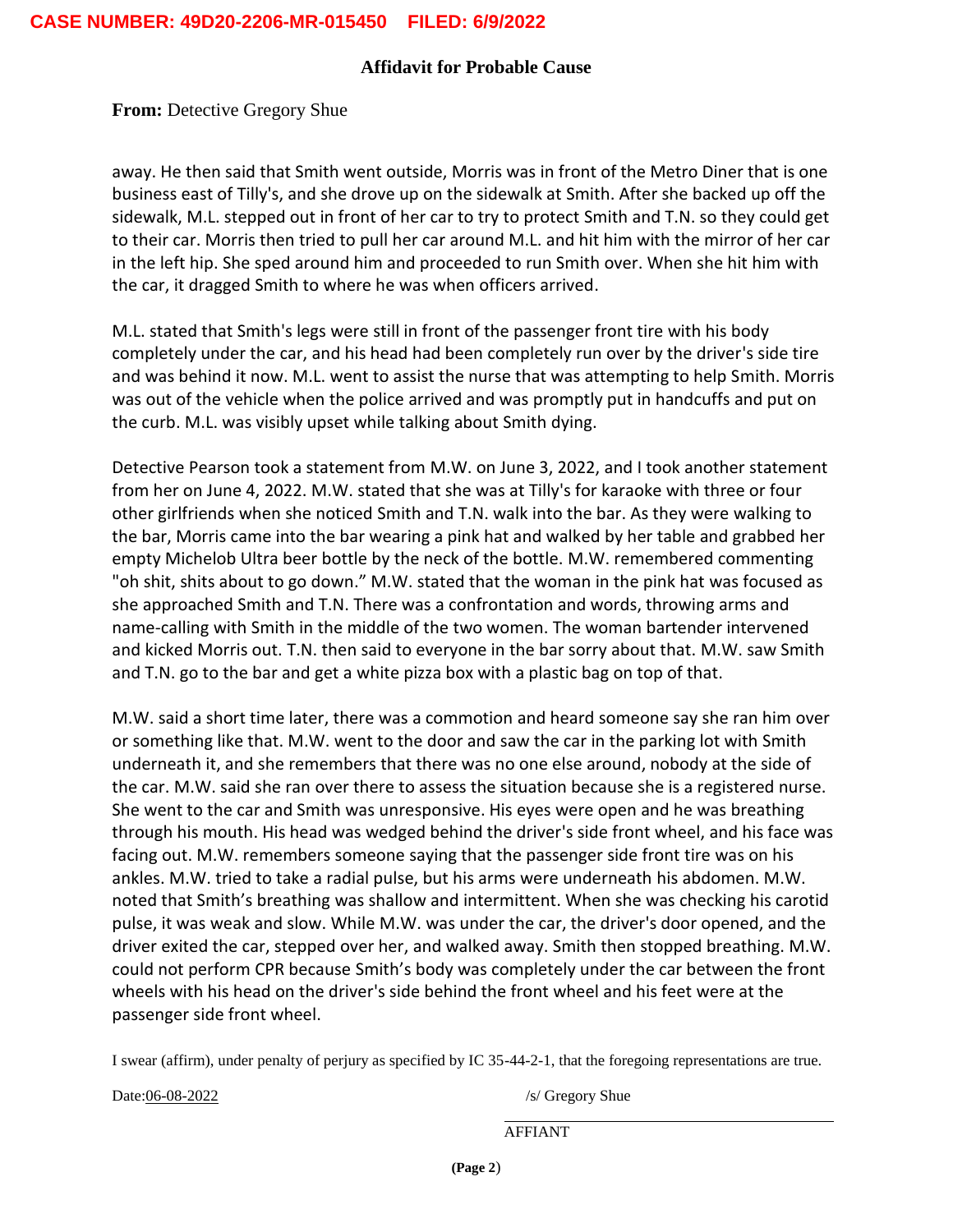**From: Detective Gregory Shue** 

M.W. stated that the driver was the same female that came into the bar wearing the pink bonnet, Gaylyn Morris. She saw her again after the police arrived, sitting on the curb in front of the restaurant with her hands behind her back next to a police officer. During the statement on June 4, 2022, I showed M.W. photo array 161863. She selected number 3, circled, and signed it under the picture. Gaylyn Morris's picture was number 6. M.W. was visibly upset while she was telling me what happened.

Detective Pearson took a statement from B.W. B.W. stated he was inside Tilly's pub, and the victim Smith was trying to break up a fight between the two females, Morris and T.N. B.W. said he was sitting by the front window of the bar inside when he looked out and seen Smith carrying boxes out to the car with T.N. At that time, Morris drove the car up on the sidewalk. B.W. stated that he and others fled the table they were sitting at because they thought the vehicle was coming through the wall.

B.W. then stated that Gaylyn Morris sped up and ran over Smith. B.W. said Morris then put her car in reverse, ran over him again, and then went back forward, stopping the car on top of the victim. At some point, Morris got out and was arguing with T.N., who was trying to get Morris's plate. B.W. stated Morris was standing blocking the plate to her vehicle so that T.N. could not get it. B.W. waited outside on the sidewalk for the police to arrive.

Detective Gray took a statement from D.B. D.B. was working at Tilly's. She told Detective Gray that Smith and T.N. came in and ordered food, so D.B. went back to the kitchen to make their food. D.B. heard someone yell her name because Morris had come into the bar, and Smith was trying to usher Morris out of the bar. When D.B. went to the door, she saw Smith trying to push Morris into a car, and they were scraping. D.B. told them all that they had to leave, and she motioned to someone else to ring them up and get them out. D.B. thought it was done so she went back to the kitchen and heard someone scream her name. She went outside, and Smith was pinned under a car.

D.B. stated that Morris was in the driver's seat, and there was no one else in the car. None of the three had ever been in before and were only there about 20 minutes.

I took a statement from T.N. She stated that she and Dre (Andre Smith) were in Tilly's Pub. He told her he thought there was a GPS on his car because Morris was texting him that she knew where he was at. T.N. said she had seen Morris earlier that evening and Morris was hitting her fist with her other hand and looking at her. T.N. said she and Smith went to another bar first, but the kitchen was closed, so they came over to Tilly's and ordered food and drinks. T.N. said Smith told her that the girl that knew his location was at the door.

I swear (affirm), under penalty of perjury as specified by IC 35-44-2-1, that the foregoing representations are true.

Date:06-08-2022 /s/ Gregory Shue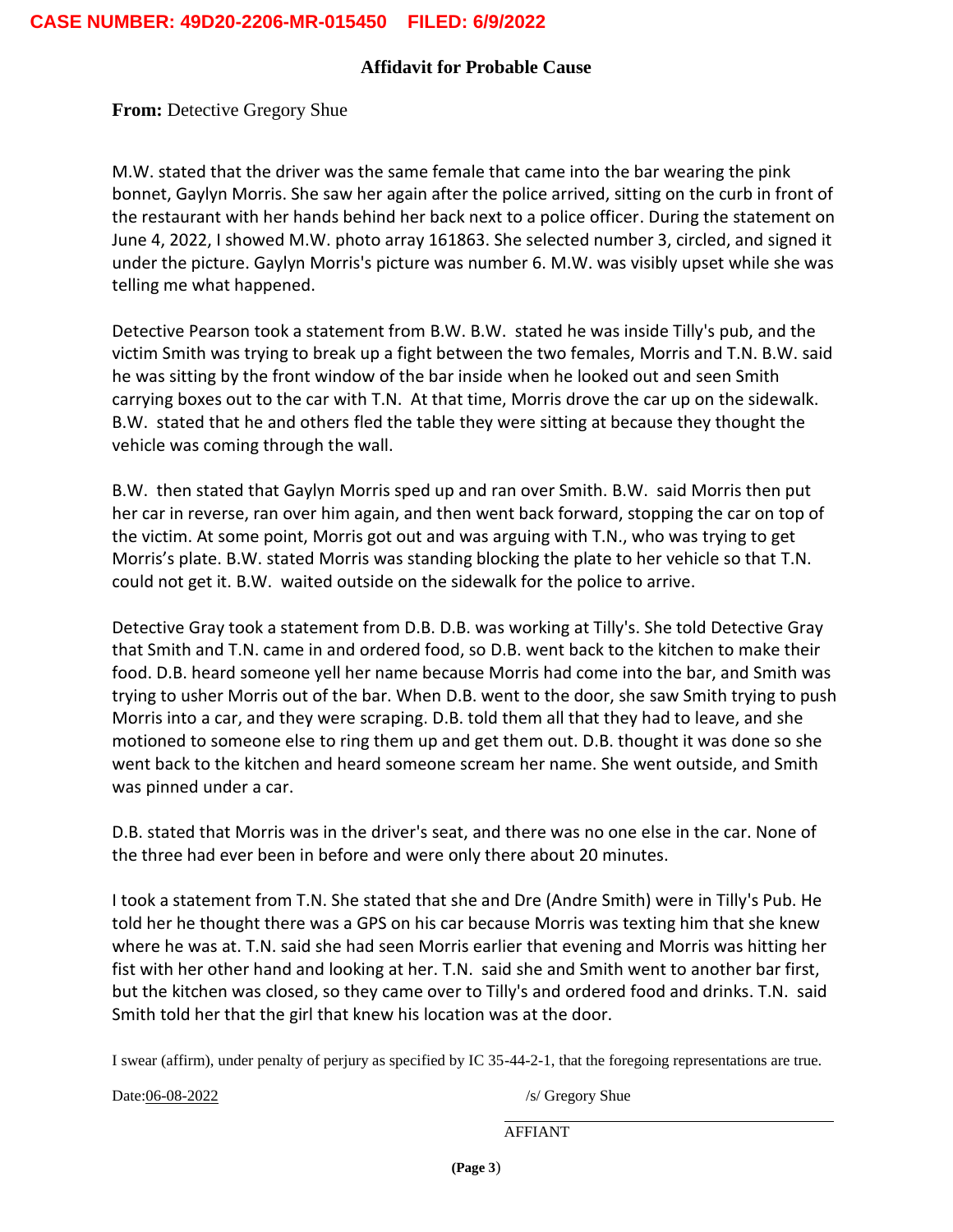**From: Detective Gregory Shue** 

T.N. stated that Morris came in and grabbed a bottle off the table and was very aggressive, so she stood up. Smith stood between them, and Morris hit T.N. on the left shoulder with the bottle. T.N. said they were told they had to leave. T.N. said when they came out, Morris was right there in a blue Impala. She tried to hit Smith once, but then one of the workers stepped in front of her car and stopped her.

T.N. was by Smith's car when she turned around to see the car running over him. T.N. told me that she did not know the driver of the car's name, but it was the same female (Gaylyn Morris) that came into the bar wearing the pink bonnet.

T.N. stated that just after Morris ran over Smith, he was still under the car. She pulled out her phone and video recorded the female still in the blue Chevrolet Impala. I watched the video, and it clearly showed Morris in the driver's seat of the blue 2010 Chevrolet Impala. T.N. walked around the car with video still going to show Indiana in God we trust license plate GER330, registered to Gaylyn Morris. In the video, you can hear a woman say "his head is under your wheel, don't move". T.N. knocks on the passenger window, and Gaylyn Morris looks directly at the camera.

On Friday, June 3, 2022, at 10:00 a.m., I attended Andre Smith's autopsy at the Marion County Coroner's Office. Forensic Pathologist Gregory Schmunk determined that the cause of death was traumatic asphyxia and the manner of death is homicide.

On Friday, June 3, 2022, Detective Gary Toms was granted a search warrant to seize Gaylyn Morris's cell phone, an Apple iPhone in a white case under cause number 49D35-2206-MC-014854.

On Saturday, June 4, 2022, at 4:00 a.m., I, and Crime Lab Technician Chris Schendel went to animal control and served a search warrant for the blue 2010 Chevrolet Impala. The search warrant was issued under cause number 49D17-2206-MC-014976. Items recovered are

- 1. A shirt that Morris was wearing in the video in the bar.
- 2. Michelob light bottle
- 3. Apple AirTag packaging box.
- 4. Photos of the vehicle interior and exterior and underneath the front end.
- 5. DNA swabs were taken from the transmission pan, and lower left A-frame.

Chris Schendel measured the distance from the ground to the transmission pan with the Chevrolet Impala sitting level on all four tires at just over six inches.

I swear (affirm), under penalty of perjury as specified by IC 35-44-2-1, that the foregoing representations are true.

Date:06-08-2022 /s/ Gregory Shue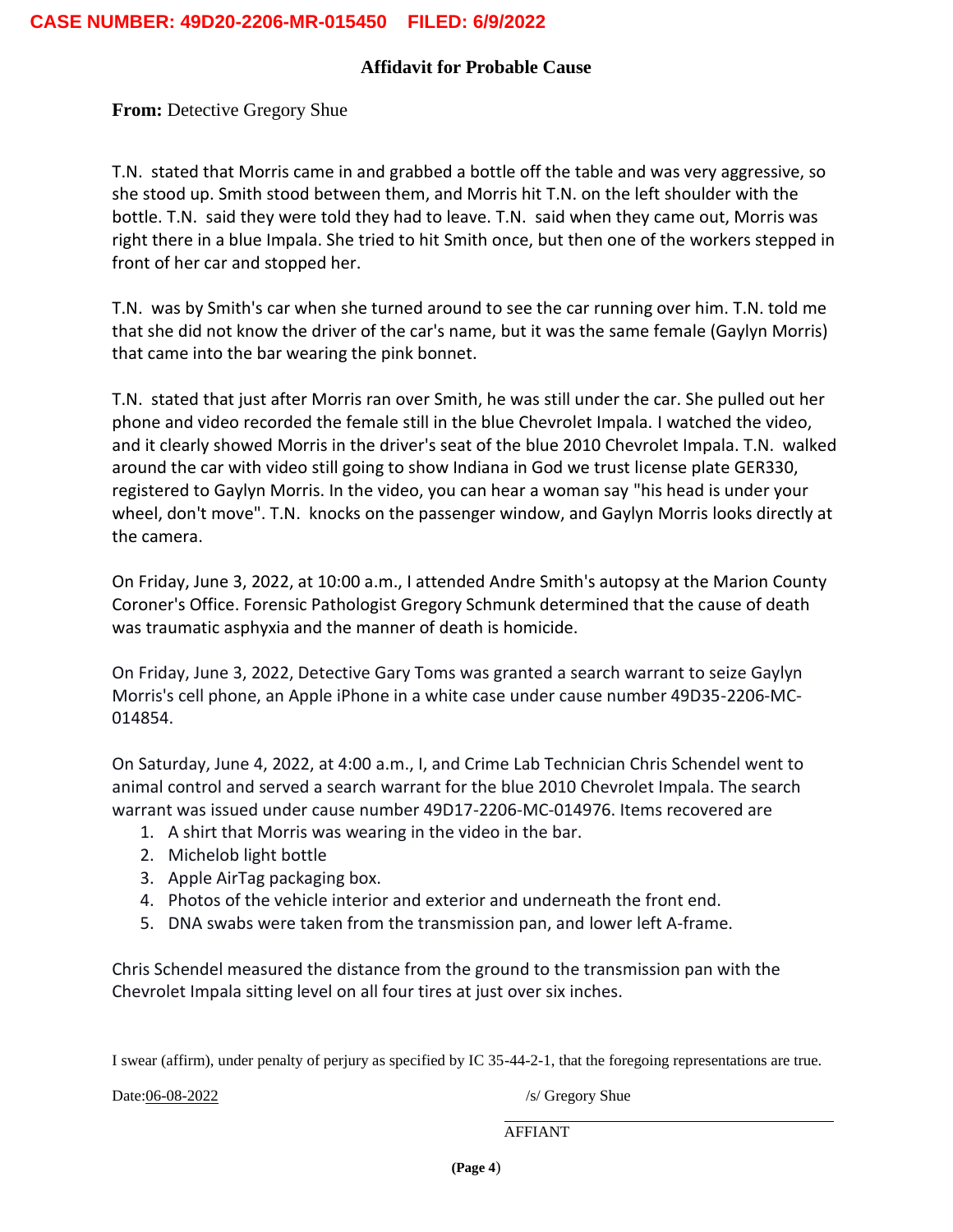**From: Detective Gregory Shue** 

On June 3, 2022, at 12:39 p.m., I received an email from A.W. saying that she had been in the parking lot of Tilly's Pub and witnessed the man get run over.

On June 4, 2022, at approximately 6:28 p.m., I met with A.W. in Noblesville.

A.W. stated that her and two of her friends were in the middle of singing a song for karaoke when the fight broke out inside Tilly's. She was sitting closest to the door, so she had a good view of the man that died (Andre Smith). He was bent over between the two women that were fighting. She thinks it's the owner of Tilly's who kicked them out of the bar, but she remembers that T.N. and Smith were picking up food. A.W. said that the song was stopped due to the fight, and she had already decided to leave after the song anyway.

A.W. grabbed her purse and phone and went outside and saw Gaylyn Morris in the green shirt and gray shorts in her car, a four-door sedan parked right in front of Tilly's with the windows down. She remembers M.L. standing in front of her car, and her vehicle was "cockeyed;" it was not parallel to Tilly's. It looked like M.L. was trying to stop Gaylyn Morris. A.W. walked behind the car to get away from the ruckus. She was walking to her car, parked two rows east of where Smith was hit.

A.W. got to her car and looked over to her right and saw Smith standing there, and then he was not standing. A.W. stated that Gaylyn Morris was driving slow and purposeful, but once she got to Andre Smith, she hit the gas, and Smith fell over and was on the ground. A.W. saw her back up over him and then go back over to him again. She could hear the crunching sound and saw the car going up as if going over a hump. She remembers it being eerily quiet, she thought to herself is he really under the car and if he was still alive he would be screaming, but there was nothing from him, Gaylyn Morris or T.N. who was standing between the vehicles. A.W. thinks she was stunned, so she walked back inside the bar and just stood there, processing what she had just seen. A.W. stated that she just needed to go home, so she stepped outside and saw Gaylyn Morris over by where A.W. 's car was parked. Morris had gotten out of her car and was pacing around the parking lot.

The police and fire units showed up, and a fire truck was almost blocking A.W. 's car. A.W. just wanted to go home, so she left.

On June 3, 2022, I, along with Detective Toms, took an audio/video recorded interview of Gaylyn Morris. After waiving her Miranda rights, Morris stated the following:

I swear (affirm), under penalty of perjury as specified by IC 35-44-2-1, that the foregoing representations are true. During an audio/video recorded interview, Morris stated that she and Andre live together, and recently she noticed that he had been staying out all night. She figured that he might be with

Date:06-08-2022 /s/ Gregory Shue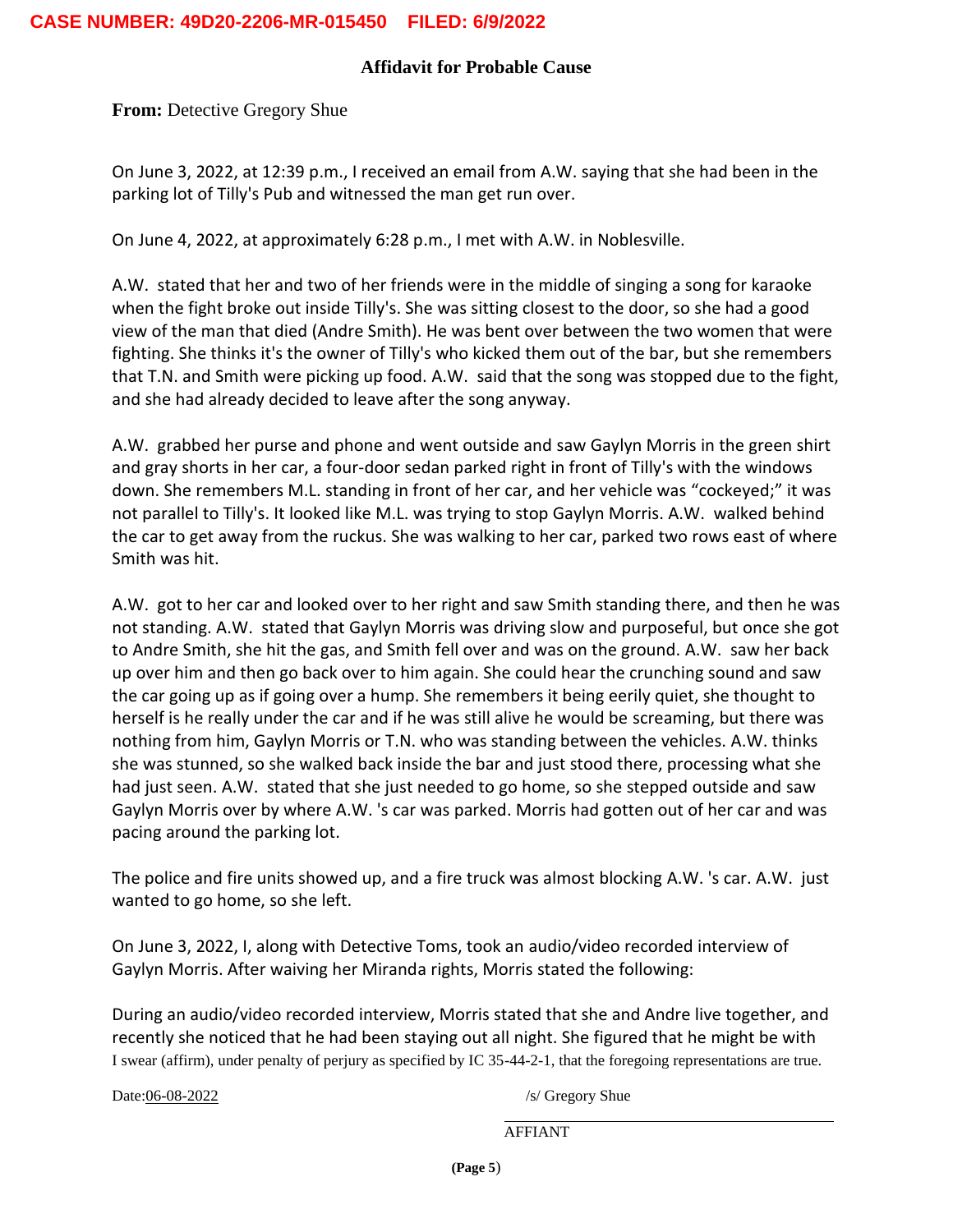#### **Affidavit for Probable Cause**

**From: Detective Gregory Shue** 

another woman. She said that she had not seen him at all on June  $2<sup>nd</sup>$ . At some point during the day, she talked to him and confronted him about a woman she thought he was seeing. At the end of their conversation, Morris told Andre that he needed to pack his belongings from their home and leave.

Morris then had a conversation with the mother of Andre's child about the situation. Morris was told that she should just put Andre out of their home and be finished with the relationship. She then left her home to look for Andre near the area of Keystone at the Crossing. She eventually found him at Tilly's Pub. I asked Morris how she found him at Tilly's and she stated that she was just driving around and remembered that he would get a hotel room at the Sheraton to be by himself or with other women. As she was driving, she said that she saw his car at Tilly's.

She then began asking people about bars being open in the area and if anyone had seen a tall black dude with dreads. Morris then says that she saw Smith inside of Tilly's, parked her car, and went inside. Morris stated that she went up to Smith and T.N., started a conversation with them, and claimed that T.N. got aggressive with her. Morris said she grabbed a beer bottle to defend herself. She then stated that she began to fight T.N., and Smith broke the fight up. Smith then took her outside.

Morris said that the owner of the bar then came outside and told all of them that they had to leave. Morris said she went to her car and waited for Smith and T.N. to come out. As Smith was walking outside, Morris admits to hitting Smith with her car, but said she didn't mean for him to go under her car. Morris explained how her car was parked in front of Tilly's, and then stated that she didn't do anything when Smith stepped out of the bar because her intention was to hit T.N., not Smith. Morris admitted that she drove her car on the sidewalk and mentioned that a white man was standing in front of her car. She backed out into the street, and turned her car toward Smith and T.N. Morris claimed that they were both trying to run away and that she hit Smith.

I asked Morris whether she had an Apple AirTag in Smith's car. Morris explained that an Airtag is a tracker and denied that she had one on his car and never put one in his car. Detective Toms asked Morris if a search warrant was served, would a tracker for Smith's car be located. Morris then admitted that she had a tracker on his car, and stated that she placed it in the backseat of his vehicle near the cup holder.

I swear (affirm), under penalty of perjury as specified by IC 35-44-2-1, that the foregoing representations are true.

Date:06-08-2022 /s/ Gregory Shue